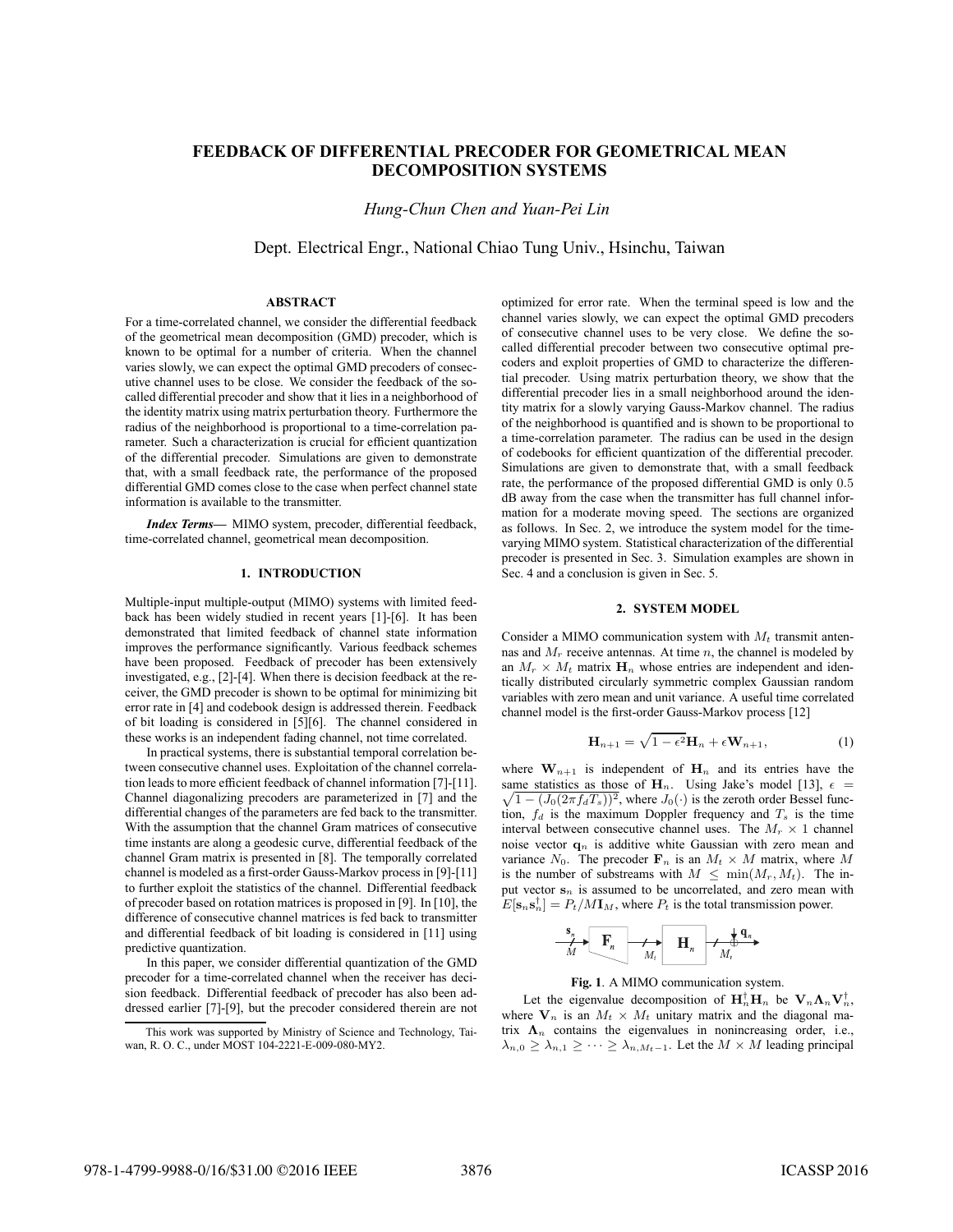matrix of  $\Lambda_n$  be  $[\Lambda_n]_M$ . Compute the geometric mean decomposition of  $[\mathbf{\Lambda}_n]_M^{1/2}$  [14],

$$
\left[\mathbf{\Lambda}_n\right]_M^{1/2} = \mathbf{Q}_n \mathbf{R}_n \mathbf{P}_n^{\dagger},\tag{2}
$$

where  $\mathbf{Q}_n$  and  $\mathbf{P}_n$  are  $M \times M$  unitary matrices and  $\mathbf{R}_n$  is upper triangular with  $[\mathbf{R}_n]_{k,k} = (\prod_{j=0}^{M-1} \lambda_{n,j})^{1/2M}$ . When the zero-forcing decision feedback equalizer is used, the optimal precoder that minimizes the mean square error and average error rate have been shown to be [4][5]

$$
\mathbf{F}_n = \mathbf{V}_{n,0} \mathbf{P}_n, \tag{3}
$$

where  $V_{n,0}$  contains the first M columns of  $V_n$ . The optimal precoder consists of two parts,  $V_{n,0}$  and  $P_n$ . The first part  $V_{n,0}$ , formed by the singular vectors of  $H_n$ , diagonalizes the channel while the second part  $P_n$  has the effect of equalizing the subchannel SNRs [4] and will be termed the SNR equalizer.

## **3. FEEDBACK OF DIFFERENTIAL GMD PRECODER**

When the channel is time correlated, we can expect the optimal precoder of consecutive channel uses to be correlated as well. Without loss of generality, the precoder at time  $n + 1$  can be expressed as

$$
\mathbf{F}_{n+1} = \mathbf{F}_{a,n} \mathbf{E}_n, \tag{4}
$$

where  $\mathbf{E}_n$ , an  $M_t \times M$  semi-unitary matrix satisfying  $\mathbf{E}_n^{\dagger} \mathbf{E}_n = \mathbf{I}_M$ , will be called the differential precoder. The notation  $A^{\dagger}$  denotes the transpose conjugate of a matrix **A**. The  $M_t \times M_t$  matrix  $\mathbf{F}_{a,n}$  is given by  $\mathbf{F}_{a,n} = [\mathbf{F}_n \mathbf{U}_n]$ , where  $\mathbf{U}_n$  is an  $M_t \times (M_t - M)$  matrix chosen in a deterministic manner from  $\mathbf{F}_n$  such that  $\mathbf{F}_{a,n}$  is unitary. For example, we can choose  $\mathbf{F}_{a,n} = [\mathbf{F}_n \ \mathbf{V}_{n,1}]$ , where  $\mathbf{V}_{n,1}$  is the matrix that contains the last  $M_t - M$  columns of  $V_n$ . With the feedback of  $\mathbf{E}_n$ , the transmitter can compute the precoder at  $n + 1$ from the current precoder. From (4), we can write  $\mathbf{E}_n$  as

$$
\mathbf{E}_n = \mathbf{F}_{a,n}^\dagger \mathbf{F}_{n+1}.
$$
 (5)

Consider the special case  $\mathbf{H}_{n+1} = \mathbf{H}_n$ . The differential precoder matrix  $\mathbf{E}_n$  in (5) becomes  $[\mathbf{I}_M \ \mathbf{0}]^T$ . When the channel varies slowly, i.e.,  $\mathbf{H}_{n+1} \approx \mathbf{H}_n$ , it can be expected that  $\mathbf{E}_n$  is in the neighborhood of  $[I_M \ 0]^T$ . As we will see such a neighborhood can be characterized. To simply the notations, the time index is omitted in the following discussion and  $A_{n+1}$ ,  $A_n$  are denoted by  $\overline{A}$  and  $A_n$ , respectively.

Define the average distance between **E** and  $[I_M 0]^T$  as

$$
D_{\epsilon} = \sqrt{E\left[\|\mathbf{E} - [\mathbf{I}_M \ \mathbf{0}]^T\|_F^2\right]},\tag{6}
$$

where  $\|\mathbf{A}\|_F$  denotes the Frobenius norm of a matrix **A**. The optimal precoder at time n depends on **V** and **P**. Thus **E** depends on **V** and **P** as well  $\tilde{V}$  and  $\tilde{P}$ . From [4], we know that **V** and **P** are statistically independent. It is reasonable that **V** and  $\overline{P}$  (likewise  $\overline{V}$ and **P**) are also statistically independent. In the following, we derive a bound of  $D_{\epsilon}$  that will give us some insight on how  $D_{\epsilon}$  is related to the variation of the channel.

**Lemma 1.** *Assume* **P** *and* **P** *are respectively statistically indepen*dent of  $\widetilde{\mathbf{V}}$  and  $\mathbf{V}$ *. The average distance*  $D_{\epsilon}$  satisfies

$$
D_{\epsilon} \le \sqrt{E[D_{v,0} + D_{v,1} + D_p] + 2\sqrt{E[D_{v,0}]}E[D_p]},\tag{7}
$$

where 
$$
D_{v,0} = \|\widetilde{\mathbf{V}}_0^{\dagger} \mathbf{V}_0 - \mathbf{I}_M\|_F^2
$$
,  $D_{v,1} = \|\widetilde{\mathbf{V}}_1^{\dagger} \mathbf{V}_0\|_F^2$ , (8)  
and  $D_p = \|\mathbf{P}^{\dagger} \widetilde{\mathbf{P}} - \mathbf{I}_M\|_F^2$ . (9)

See Appendix A for a proof. Observe from (8) that  $\sqrt{D_{v,0} + D_{v,1}}$ represents the distance from  $\widetilde{V}^{\dagger}V_0$  to  $[I_M \ 0]^T$ . On the other hand,  $\sqrt{D_p}$  is the distance between **P** and the perturbed matrix  $\mathbf{P}$ . Thus  $E[D_p]$  corresponds to the perturbation of SNR equalizer and  $E[D_{v,0} + D_{v,1}]$  corresponds to the perturbation of eigenspace. In the following two subsections, we quantify the perturbations of eigenspace and SNR equalizer for the Gauss-Markov channel in (1).

### **3.1. Perturbation of eigenspace**

Consider the time-correlated channel model given in (1), we have

$$
\widetilde{\mathbf{H}}^{\dagger} \widetilde{\mathbf{H}} = \mathbf{H}^{\dagger} \mathbf{H} + \epsilon \sqrt{1 - \epsilon^2} \Delta_0 + \epsilon^2 \Delta_1, \tag{10}
$$

where  $\mathbf{\Delta}_0 = \mathbf{H}^\dagger \widetilde{\mathbf{W}} + \widetilde{\mathbf{W}}^\dagger \mathbf{H}$  and  $\mathbf{\Delta}_1 = \widetilde{\mathbf{W}}^\dagger \widetilde{\mathbf{W}} - \mathbf{H}^\dagger \mathbf{H}$ . When the time-correlated channel is changing slowly, i.e.,  $\epsilon$  is small,  $\tilde{H}^{\dagger} \tilde{H}$ can be viewed as a perturbation of  $H^{\dagger}H$ . There are many results in the literature on the perturbation of matrices [15][16]. In these studies,  $D_{v,1} = \|\widetilde{\mathbf{V}}_1^{\dagger} \mathbf{V}_0\|_F^2$  is regarded as eigenspace variation and various bounds have been derived. However there is no discussion on  $D_{v,1} + D_{v,0}$ , to the best of our knowledge. In the following, we use a technique similar to that in [15] to derive a bound for  $D_{v,1}$  +  $D_{v,0}$ . Then  $D_{v,0}$  can be bounded in a similar manner.

The column vectors of  $V_0$  correspond to the eigenvectors of **H**†**H** and they are not uniquely determined. However we can always choose  $\tilde{\mathbf{V}}_0$  such that  $[\tilde{\mathbf{V}}_0^{\dagger} \mathbf{V}_0]_{jj}$  is a positive real number for all  $j$ . In this case, we have the following second order approximation of the perturbation of eigenspace when  $\epsilon$  is small.

**Lemma 2.** *Assume*  $\bar{\lambda}_i \neq \lambda_j$  *for*  $0 \leq i \leq M_t - 1$  *and*  $0 \leq j \leq$  $M-1$ *. A second order approximation of*  $D_{v,0} + D_{v,1}$  *is given by* 

$$
D_{v,0} + D_{v,1} \approx \epsilon^2 \sum_{i=0}^{M_t-1} \sum_{j=0, j \neq i}^{M-1} |[\widetilde{\mathbf{V}}^{\dagger} \Delta_0 \mathbf{V}]_{ij}|^2 / (\tilde{\lambda}_i - \lambda_j)^2.
$$

See Appendix B for a proof. Notice that an upper bound for the term  $\sum_{i=0}^{M_t-1} \sum_{j=0, j\neq i}^{M-1} |[\hat{\mathbf{V}}^{\dagger} \mathbf{\Delta}_0 \mathbf{V}]_{ij}|^2$  is  $||\tilde{\mathbf{V}}^{\dagger} \mathbf{\Delta}_0 \mathbf{V}_0||_F^2$ . Thus Lemma 2 implies

$$
D_{v,0} + D_{v,1} \lesssim \epsilon^2 \max_{i,j \in \mathcal{S}_1} \|\Delta_0 \mathbf{V}_0\|_F^2 / (\tilde{\lambda}_i - \lambda_j)^2,
$$

where  $S_1 = \{j \neq i, i, j \in \mathbb{N} \mid 0 \leq i \leq M_t - 1, 0 \leq j \leq 1 \}$  $M - 1$ . The above expression depends the distance between  $\tilde{\lambda}_i$ and  $\lambda_i$ . Using perturbation theory for matrix eigenvalues [17], the distance satisfies  $|\tilde{\lambda}_i - \lambda_i| \le \epsilon \zeta_1$ , where  $\zeta_1 = ||(\mathbf{H}^\dagger \widetilde{\mathbf{W}} + \widetilde{\mathbf{W}}^\dagger \mathbf{H})||_2$ and  $\|\mathbf{A}\|_2$  denotes the two norm of a matrix **A**. Using this result and ignoring the third or higher order terms of  $\epsilon$ , we obtain an upper bound that depends on the singular values of the current channel but not those of the previous channel, given by

$$
D_{v,0} + D_{v,1} \lesssim \epsilon^2 \max_{i,j \in \mathcal{S}_1} \frac{1}{(\lambda_i - \lambda_j)^2} ||\mathbf{\Delta}_0 \mathbf{V}_0||_F^2.
$$
 (11)

Similarly, we can show  $D_{v,0} \leq \epsilon^2 \max_{i,j \in S_0} ||\Delta_0 \mathbf{V}_0||_F^2 / (\lambda_i - \lambda_j)^2$ , where  $S_0 = \{j \neq i, i, j \in \mathbb{N} \mid 0 \leq i \leq M - 1, 0 \leq j \leq n \}$  $M - 1$ . These results lead to the following result on the average perturbation of eigenspace.

**Theorem 1.** *Consider the Gauss-Markov channel in (1). For a small*  $\epsilon$ , we have  $E[D_{v,0} + D_{v,1}] \lesssim \epsilon^2 \rho_{v,1}$  and  $E[D_{v,0}] \lesssim \epsilon^2 \rho_{v,0}$ , where

$$
\rho_{v,k} = E_{\mathbf{H}} \left[ \max_{i,j \in \mathcal{S}_k} \frac{\eta_0}{(\lambda_i - \lambda_j)^2} \right],\tag{12}
$$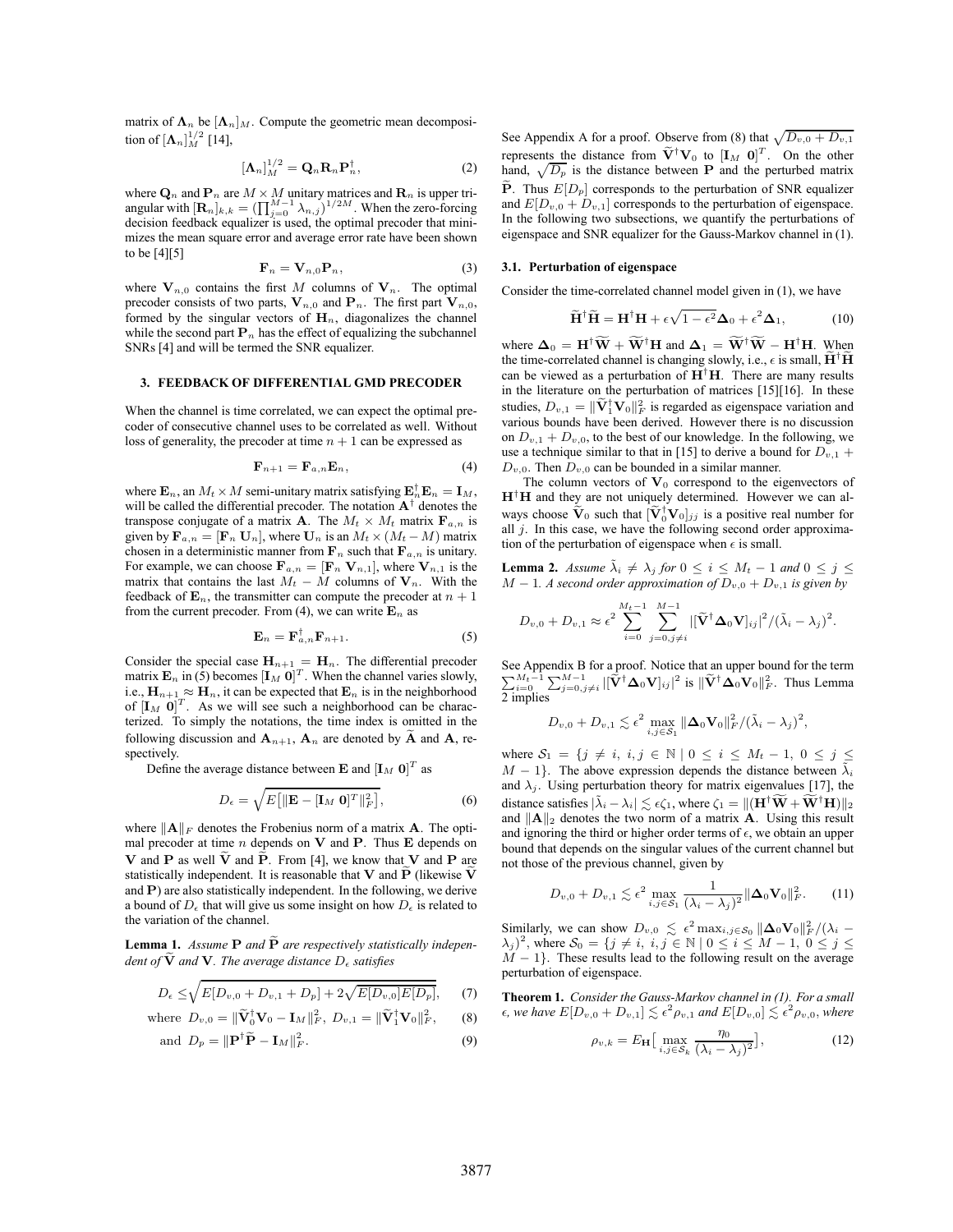*and*  $\eta_0 = M_t \sum_{\ell=0}^{M-1} \lambda_\ell + M \sum_{\ell=0}^{M_t-1} \lambda_\ell$ .

*Proof.* (12) can be obtained by taking expectation of the bound in (11). A sketch of proof is given below. The computation requires averaging over the random matrices **H** and **W**. To do this, we observe that  $\widetilde{W}$  is independent of the channel **H**, so the expectation  $E[D_{v,0} + D_{v,1}]$  can be obtained using  $E_{\mathbf{H}}[E_{\widetilde{\mathbf{W}}}[D_{v,0} + D_{v,1}|\mathbf{H}]]$ . Also observe that the elements of  $\widetilde{W}$  are i.i.d. Gaussian with zero mean and unit variance, so  $E_{\widetilde{\mathbf{W}}}[\widetilde{\mathbf{W}}^{\dagger}\mathbf{K}\widetilde{\mathbf{W}}] = tr(\mathbf{K})\mathbf{I}_{M_t}$  and  $E_{\widetilde{\textbf{W}}}[\widetilde{\textbf{W}}\textbf{G}\widetilde{\textbf{W}}] = \textbf{0}$  for a deterministic  $M_r \times M_r$  matrix **K** and  $M_t \times M_r$  matrix **G**. The theorem can be proved using these two observations.

The bound in Theorem 1 shows that the perturbation of eigenspace is proportional to  $\epsilon^2$ . The constants  $\rho_{v,k}$  in (12) depend on  $\{\lambda_\ell\}$ , the eigenvalues of  $H^{\dagger}H$ . As the elements of  $H$  are i.i.d complex Gaussian random variables with zero mean and unit variance, the matrix  $H^{\dagger}H$  has a Wishart distribution. Thus the joint probability density function for the ordered eigenvalues of a Wishart matrix in [18] can be used to compute the expectation  $\rho_{v,k}$  in (12).

### **3.2. Perturbation of SNR equalizer**

We first review a closed form solution of **P** that helps to establish a connection between  $D_p$  and the perturbation of eigenvalues. To ease the derivation of the perturbation of SNR equalizer, we consider  $M = 3$ . The case  $M = 2$  follows directly. Derivation for a general  $M$  can be found in [19].

It is known that the SNR equalizer **P** can be expressed as a product of permutation matrices and Givens rotations [14]. Define  $\alpha_k = \sqrt{(\lambda_k - \lambda)/(\lambda_k - d_k)}$ ,  $\beta_k = \sqrt{(\lambda - d_k)/(\lambda_k - d_k)}$  for  $k = 0, 1$ , where  $\lambda = (\lambda_0 \lambda_1 \lambda_2)^{1/3}$ ,  $d_0 = \lambda_2$  and  $d_1 = \lambda_0 \lambda_2/\lambda$ . Then  $\mathbf{P} = \mathbf{A}_0 \mathbf{A}_1$  [14], where

$$
\mathbf{A}_0 = \begin{bmatrix} \alpha_0 & -\beta_0 & 0 \\ 0 & 0 & 1 \\ \beta_0 & \alpha_0 & 0 \end{bmatrix}, \ \mathbf{A}_1 = \begin{bmatrix} 1 & 0 & 0 \\ 0 & \alpha_1 & -\beta_1 \\ 0 & \beta_1 & \alpha_1 \end{bmatrix}. \tag{13}
$$

Similarly,  $\widetilde{P}$  can be given in terms of  $\tilde{\alpha}_k$  and  $\tilde{\beta}_k$ . We also define  $\theta_k = \sin^{-1} \alpha_k$ ,  $\tilde{\theta}_k = \sin^{-1} \tilde{\alpha}_k$ . Then  $\delta_k = \tilde{\theta}_k - \theta_k$  represents the perturbation in rotation angles. We show in Appendix C that  $D_p$  can be approximated nicely as

$$
D_p \approx 2(\delta_0^2 + \delta_1^2). \tag{14}
$$

Although the statistical properties of  $\delta_k^2$  are not readily available, they can be bounded from above using eigenvalues  $\lambda_i$  that are statistically more tractable, as we will see next. Using  $\delta_k \approx \sin \delta_k$  and  $\sin \delta_k = \sin(\tilde{\theta}_k - \theta_k)$ , we have  $\delta_k \approx \alpha_k \beta_k (\tilde{\alpha}_k \alpha_k^{-1} - \tilde{\beta}_k \beta_k^{-1})$  for a small  $\epsilon$ . Notice that  $\tilde{\alpha}_k \alpha_k^{-1}$  and  $\tilde{\beta}_k \beta_k^{-1}$  are both close to one. For  $x \approx 1$ , Taylor approximation yields  $\sqrt{x} \approx (x + 1)/2$ . This means  $\tilde{\alpha}_k \alpha_k^{-1} \approx \tilde{\alpha}_k^2 \alpha_k^{-2}/2 + 1/2$  and  $\tilde{\beta}_k \beta_k^{-1} \approx \tilde{\beta}_k^$ we have  $\delta_k \approx (1 + \tilde{\alpha}_k \alpha_k^{-1})(\tilde{\alpha}_k - \alpha_k)/(2\beta_k)$ . Substituting the definitions of  $\alpha_k$  and  $\beta_k$  to the approximation and ignoring the second and higher order terms of  $\epsilon$ , we obtain

$$
\delta_k \approx \nu_k \mathbf{c}_k^T \mathbf{y},\tag{15}
$$

where 
$$
\mathbf{y} = [\tilde{\lambda}_0 - \lambda_0 \tilde{\lambda}_2 - \lambda_2 \tilde{\lambda}_1 - \lambda_1]^T
$$
,  
\n
$$
\mathbf{c}_0 = \begin{bmatrix} (\frac{3d_0}{\lambda_2 - d_0} - \frac{\lambda_2}{\lambda_2 - \lambda})\frac{1}{\lambda_0} \\ (-\frac{3\lambda_2}{\lambda_2 - d_0} + \frac{3\lambda_2 - \lambda}{\lambda_2 - \lambda})\frac{1}{\lambda_2} \\ \frac{-\lambda_0}{(\lambda_2 - \lambda)\lambda_1} \end{bmatrix}, \mathbf{c}_1 = \begin{bmatrix} (\frac{2d_1}{\lambda_1 - d_1} - \frac{\lambda}{\lambda_1 - \lambda})\frac{1}{\lambda_0} \\ (\frac{2d_1}{\lambda_1 - d_1} - \frac{\lambda}{\lambda_1 - \lambda})\frac{1}{\lambda_2} \\ (-\frac{3\lambda_1 + d_1}{\lambda_1 - d_1} + \frac{3\lambda_1 - \lambda}{\lambda_1 - \lambda})\frac{1}{\lambda_1} \end{bmatrix},
$$

 $\nu_0 = \sqrt{(\lambda_2 - \lambda)/36(\lambda - d_0)}$  and  $\nu_1 = \sqrt{(\lambda_1 - \lambda)/36(\lambda - d_1)}$ .<br>Applying the Cauchy-Schwarz inequality, we have  $\delta_k^2 \lesssim \nu_k^2 \|\mathbf{c}_k\|^2 \sum_{j=0}^{2} (\tilde{\lambda}_j - \lambda_j)^2$ . This leads to

$$
D_p \lesssim 2(\nu_0^2 \|\mathbf{c}_0\|^2 + \nu_1^2 \|\mathbf{c}_1\|^2) \sum_{j=0}^2 (\tilde{\lambda}_j - \lambda_j)^2.
$$
 (16)

The right hand side of the above equation depends only on  $\{\lambda_i\}$ and perturbation of eigenvalues. Using perturbation result for eigenvalues [17], we know  $\sum_{j=0}^{M_t-1} (\tilde{\lambda}_j - \lambda_j)^2 \leq \epsilon^2 \zeta_0$ , where  $\zeta_0 =$  $\|(\mathbf{H}^\dagger \widetilde{\mathbf{W}} + \widetilde{\mathbf{W}}^\dagger \mathbf{H})\|^2_F$ . Thus we can obtain  $D_p \lesssim 2\epsilon^2 \zeta_0 \sum_{k=0}^1 \nu_k^2 \|\mathbf{c}_k\|^2$ . Taking expectation of both sides by using the technique in the proof of Theorem 1, we arrive at the following theorem.

**Theorem 2.** Consider the Gauss-Markov channel in  $(1)$ . When  $\epsilon$  is *small,*  $E[D_p]$  *can be bounded by*  $E[D_p] \leq \epsilon^2 \rho_p$ *, where* 

$$
\rho_p = 4M_t E_{\mathbf{H}} \bigg[ \sum_{j=0}^{M_t - 1} \lambda_j \sum_{k=0}^{M-2} \nu_k^2 ||\mathbf{c}_k||^2 \bigg].
$$
 (17)

Combining Theorem 1 and 2, we obtain

$$
D_{\epsilon} \lesssim \epsilon \gamma,\tag{18}
$$

where  $\gamma = \sqrt{\rho_{v,1} + \rho_p + 2\sqrt{\rho_{v,0}\rho_p}}$ . The constant  $\gamma$  can be computed numerically using the joint probability density function for the ordered eigenvalues of a Wishart matrix [18]. The result means that the differential precoder **E** lies in a neighborhood of  $[I_M \ 0]^T$  with radius  $\epsilon \gamma$ . The radius is proportional to  $\epsilon$  as the constant  $\gamma$  does not depend on  $\epsilon$ . We can use this result to design codebook for the differential precoder **E**. One possible approach is to perturb  $[I_M \ 0]^T$ and apply Gram Schmidt orthogonalization to the perturbed matrix as described in [19]. This codebook design method is adopted in the simulation examples.

#### **4. SIMULATIONS**

In the examples, we consider  $M_r = 4$ ,  $M_t = 4$  and  $M = 3$ . The time-correlated channel is generated using the first-order Gauss-Markov process in (1) and the optimal decision feedback receiver [4] is adopted in all the systems compared. Let  $B_f$  be the feedback bits within a time instant. The transmission rate is 12 bits per channel, the transmission power is equally divided among all the substreams, and the feedback rate is  $B_f = 2$ . We have used for  $f_c = 2.5 * 10^9$  Hz and  $T_s = 2$ ms as in [20]. In this case, a terminal speed of 3 km/hr, a speed of interest in an indoor or microcellular environment [20], corresponds to  $\epsilon = 0.06$ .

**Example 1.** Fig 2 shows the performance of the proposed differential GMD system designed according to the upper bound of  $D_{\epsilon}$  in (6) for  $\epsilon = 0.02$ , 0.06, and 0.1, where 0.02 and 0.1 correspond to terminal speed 1 km/hr and 5 km/hr, respectively. We have also shown the case when the system is designed using  $D_{\epsilon}$  in (18) that is computed by averaging over  $10^5$  random channels. The performance of the two are very close for all three cases of  $\epsilon$ . The upper bound in (18), although an overestimate of  $D_{\epsilon}$ , provides a useful estimate of  $D_{\epsilon}$ . We have also compared with "unquantized", for which the transmitter has perfect channel knowledge and the precoder is not quantized. For  $\epsilon = 0.02$  and  $\epsilon = 0.06$ , the quantized differential GMD with  $B_f = 2$  is within 0.5 dB of "unquantized" when BER=  $10^{-4}$ .

**Example 2.** In this example we show the BER of the proposed method and other feedback systems for the same feedback rate  $B_f$  = 2. The differential precoder system based on the rotation matrix in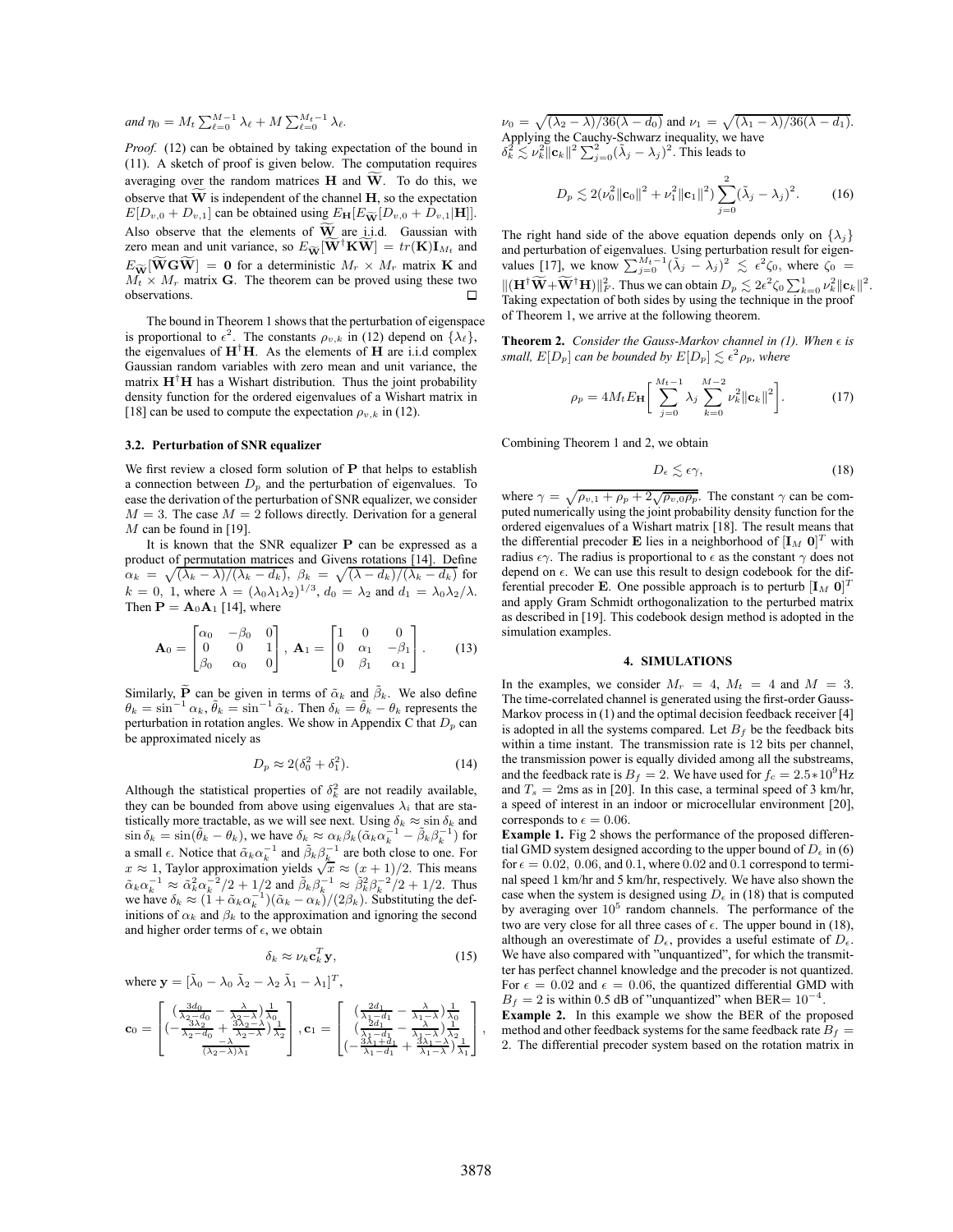

**Fig. 2**. Example 1. BER performance of the differential GMD system designed according to two radiuses for the differential precoder.

[9] and the geodesic curves in [8] are labeled as 'differential rotation' and 'geodesic', respectively. For 'differential channel' [10], the feedback information is the difference of consecutive channels. We also compare with the GMD precoder [4] that does not take the correlation into consideration. The results are shown in Fig. 3 for  $\epsilon = 0.06$ . We can see that the proposed feedback scheme has a good BER performance. This is because GMD with full channel information achieves the minimum BER and the performance of our proposed method is very close to the unquantized GMD.

## **5. CONCLUSION**

In this paper, we consider differential quantization of GMD precoder for a time-correlated channel. Modeling the time-correlated channel as a first-order Gauss-Markov process, we show the differential precoder is in the neighborhood of the identity matrix for a small  $\epsilon$ . Moreover we derive an upper bound of the radius of the neighborhood and show it is proportional to  $\epsilon$ . The result is very useful towards the codebook design for the differential precoder, as demonstrated by simulations. With a small feedback rate, the performance of the proposed differential GMD comes close to that of GMD with perfect channel state information at the transmitter.

### **6. APPENDIX**

### **6.1. Appendix A: Proof of Lemma 1**

From (3) and (5), **E** can be expressed as  $\mathbf{E} = [\mathbf{V}_0 \mathbf{P} \quad \mathbf{V}_1]^\dagger \widetilde{\mathbf{V}}_0 \widetilde{\mathbf{P}},$ so we have  $\|\mathbf{E} - [\mathbf{I}_M \ \mathbf{0}]^T\|_F^2 = \|\mathbf{P}^\dagger \mathbf{V}^\dagger_0 \widetilde{\mathbf{V}}_0 \widetilde{\mathbf{P}} - \mathbf{I}_M\|_F^2 + \|\mathbf{V}^\dagger_1 \widetilde{\mathbf{V}}_0 \widetilde{\mathbf{P}}\|_F^2.$ Using  $\mathbf{P}^{\dagger} \mathbf{V}_{0}^{\dagger} \widetilde{\mathbf{V}}_{0} \widetilde{\mathbf{P}} - \mathbf{I}_{M} = \mathbf{P}^{\dagger} (\mathbf{V}_{0}^{\dagger} \widetilde{\mathbf{V}}_{0} - \mathbf{I}_{M}) \widetilde{\mathbf{P}} + \mathbf{P}^{\dagger} \widetilde{\mathbf{P}} - \mathbf{I}_{M}$  and  $\|\mathbf{A} + \mathbf{B}\|_F \le \|\mathbf{A}\|_F + \|\mathbf{B}\|_F$ , we obtain  $\|\mathbf{P}^\dagger \mathbf{V}_0^\dagger \widetilde{\mathbf{V}}_0 \widetilde{\mathbf{P}} - \mathbf{I}_M\|_F^2 \le$  $\|\mathbf{P}^\dagger(\mathbf{V}_0^\dagger\widetilde{\mathbf{V}}_0 - \mathbf{I}_M)\widetilde{\mathbf{P}}\|_F^2 + 2\|\mathbf{P}^\dagger(\mathbf{V}_0^\dagger\widetilde{\mathbf{V}}_0 - \mathbf{I}_M)\widetilde{\mathbf{P}}\|_F\|\mathbf{P}^\dagger\widetilde{\mathbf{P}} - \mathbf{I}_M\|_F +$  $\|\mathbf{P}^\dagger \widetilde{\mathbf{P}} - \mathbf{I}_M\|_F^2$ . We know that the Frobenius norm is an unitary invariance norm and  $\|\mathbf{V}_{\perp}^{\dagger} \tilde{\mathbf{V}}_0\|_F^2 = \|\tilde{\mathbf{V}}_{\perp}^{\dagger} \mathbf{V}_0\|_F^2$ . Thus we have the upper bound for  $D_{\epsilon}$ ,  $\sqrt{E[D_{v,0} + D_{v,1} + D_p] + 2E[\sqrt{D_{v,0}}\sqrt{D_p}]}$ .



Fig. 3. Example 2. BER performance for  $\epsilon = 0.06$ .

When **P** and  $\tilde{P}$  are respectively statistically independent of  $\tilde{V}$  and **V**, we have  $E[\sqrt{D_{v,0}}\sqrt{D_p}] = E[\sqrt{D_{v,0}}]E[\sqrt{D_p}]$ . Using the Jensen's inequality  $E[\sqrt{x^2}] \le \sqrt{E[x^2]}$ , the result follows.

#### **6.2. Appendix B: Proof of Lemma 2**

Pre- and post-multiplying (10) by  $\widetilde{V}^{\dagger}$  and **V**, respectively and considering the  $ij$ th element of the left and right hand side, we obtain  $\left[\tilde{\mathbf{V}}^{\dagger}\mathbf{V}\right]_{ij}(\tilde{\lambda}_i - \lambda_j) = \epsilon \sqrt{1 - \epsilon^2} \left[\tilde{\mathbf{V}}^{\dagger} \boldsymbol{\Delta}_0 \mathbf{V}\right]_{ij} + \epsilon^2 \left[\tilde{\mathbf{V}}^{\dagger} \boldsymbol{\Delta}_1 \mathbf{V}\right]_{ij}$ . When  $\tilde{\lambda}_i \neq \lambda_j$  for  $0 \leq i \leq M_t - 1$  and  $0 \leq j \leq M - 1$ , the *ij*th element of  $\tilde{V}^{\dagger}V$  can be written as

$$
[\widetilde{\mathbf{V}}^{\dagger}\mathbf{V}]_{ij} = (\epsilon\sqrt{1-\epsilon^2}[\widetilde{\mathbf{V}}^{\dagger}\boldsymbol{\Delta}_0\mathbf{V}]_{ij} + \epsilon^2[\widetilde{\mathbf{V}}^{\dagger}\boldsymbol{\Delta}_1\mathbf{V}]_{ij})/(\widetilde{\lambda}_i - \lambda_j).
$$
\n(19)

When  $[\tilde{\mathbf{V}}_0^{\dagger} \mathbf{V}_0]_{jj}$  is a positive real number for all j,  $D_{v,0} + D_{v,1}$  in (8) becomes

$$
D_{v,0} + D_{v,1} = \sum_{j=0}^{M-1} (1 - [\widetilde{\mathbf{V}}_0^{\dagger} \mathbf{V}_0]_{jj})^2 + \sum_{i=0}^{M_t-1} \sum_{j=0, j \neq i}^{M-1} |[\widetilde{\mathbf{V}}^{\dagger} \mathbf{V}_0]_{ij}|^2.
$$
\n(20)

Using (19) and  $[\tilde{\mathbf{V}}_0^{\dagger} \mathbf{V}_0]_{jj}^2 = 1 - \sum_{i=0, i \neq j}^{M_t - 1} |[\tilde{\mathbf{V}}^{\dagger} \mathbf{V}_0]_{ij}|^2$ , it can be shown that  $(1 - [\tilde{\mathbf{V}}_0^{\dagger} \mathbf{V}_0]_{jj})^2$  is in the order of  $\epsilon^4$ . The proof can be found in [19]. Thus (20) can be approximated as  $D_{v,0} + D_{v,1} \approx \sum_{i=0}^{M_t-1} \sum_{j=0,j\neq i}^{M-1} |[\tilde{V}^{\dagger}V_0]_{ij}|^2$ . Combining the approximation and (19), we obtain the result.

## **6.3. Appendix C: Proof of (14)**

Using the fact that **P** and  $\widetilde{\mathbf{P}}$  are real and unitary and  $||\mathbf{A}||_F^2 =$  $tr(\mathbf{A}^{\dagger} \mathbf{A})$ , we can rewrite  $D_p$  in (9) as  $D_p = 2 \sum_{k=0}^{M-1} \left(1 - \widetilde{\mathbf{p}}_k^{\dagger} \mathbf{p}_k\right)$ . With (13), it can be verified that  $\tilde{p}_0^{\dagger} \mathbf{p}_0 = \alpha_0 \tilde{\alpha_0} + \beta_0 \tilde{\beta_0}$ ,  $\tilde{p}_1^{\dagger} \mathbf{p}_1 =$  $\alpha_1\tilde{\alpha}_1(\alpha_0\tilde{\alpha_0}+\beta_0\tilde{\beta_0})+\beta_1\tilde{\beta_1}$  and  $\tilde{\mathbf{p}}_2^{\dagger}\mathbf{p}_2=\beta_1\tilde{\beta_1}(\alpha_0\tilde{\alpha_0}+\beta_0\tilde{\beta_0})+$  $\alpha_1\tilde{\alpha_1}$ . On the other hand,  $\cos \delta_k = \cos(\tilde{\theta_k} - \theta_k)$ , i.e.,  $\cos \delta_k =$  $\alpha_k \tilde{\alpha_k} + \beta_k \tilde{\beta_k}$ . When  $\delta_k$  is small, we obtain  $\cos \delta_k \approx 1 - \delta_k^2/2$ . Using these results, we arrive at (14).